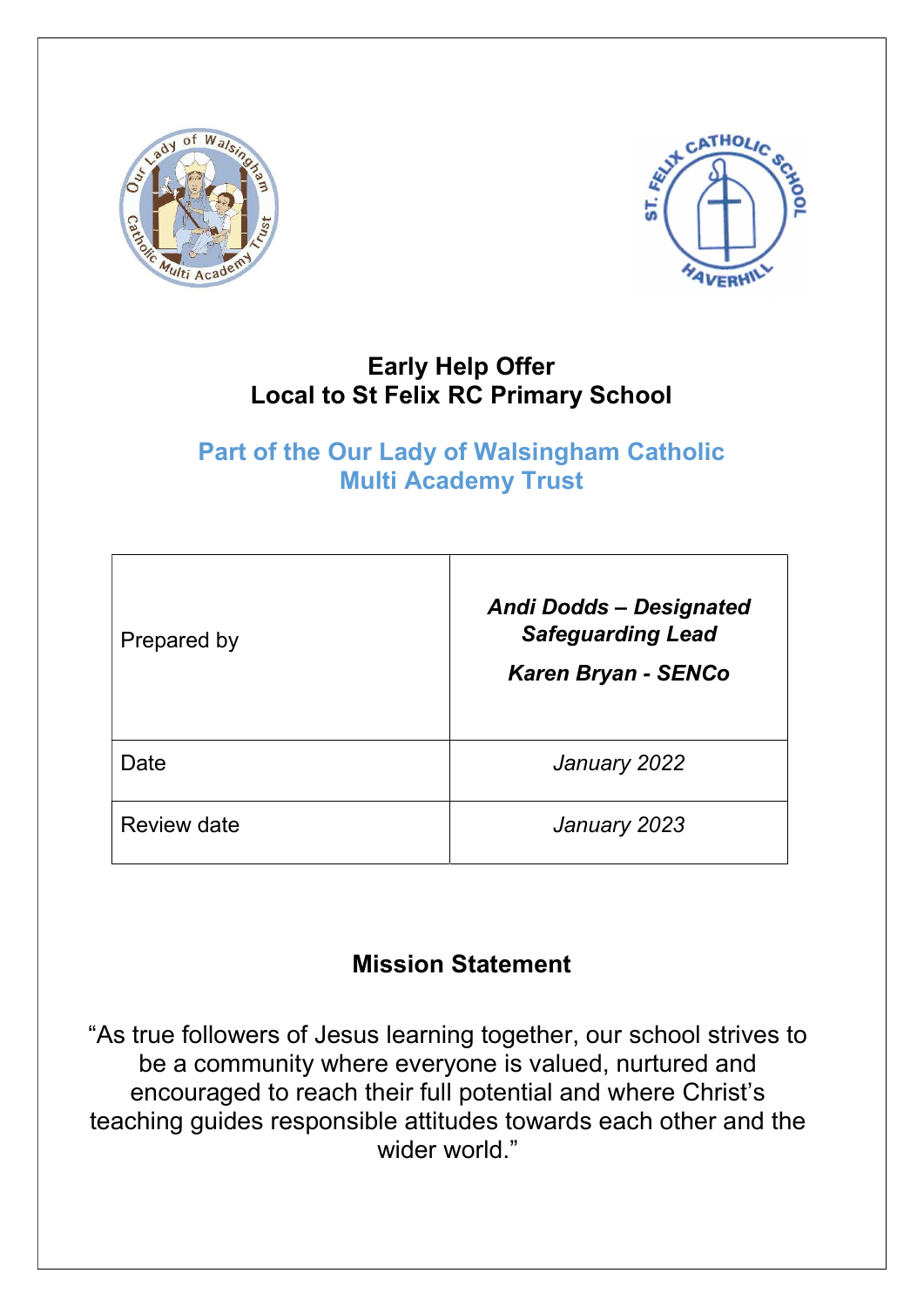### Help that addresses all needs

- Safeguarding Policy
- Secure electronic logging of concerns
- Three Designated Safeguarding Leads
- Safeguarding and child protection training for all staff
- Attendance monitoring
- All staff trained in The Prevent Duty
- Continuing Professional Development (CPD) for all staff
- Common Assessment Framework (CAF) referrals and CAFs
- Liaison with Family Support Practitioners
- Liaison with Social Workers
- Child in Need Plans
- Child Protection Plans
- Liaison with probation and the constabulary

### Learning and Education

- Quality first teaching
- Small group targeted interventions
- Provision mapping
- PiXL assessment and intervention tool
- Insight electronic tracking system to record and monitor progress
- Pupil Progress Meetings
- Monitoring of assessment systems
- Assessment timetables
- Initial Records of Concern (learning) reported to SENDCo and parents
- Parent Partnership Days
- External Speech and Language Therapist visits
- Experienced SENDCo with SEND Award in school
- Experienced staff
- Research-based approach in school
- Music tuition (free for pupils eligible for Pupil Premium)
- Specialist Education Service (SES) referrals

### Parents and Carers, Family and Environmental Factors

- Experienced SENDCo with SEND Award in school
- Dedicated SEND governor
- Wrap-around care